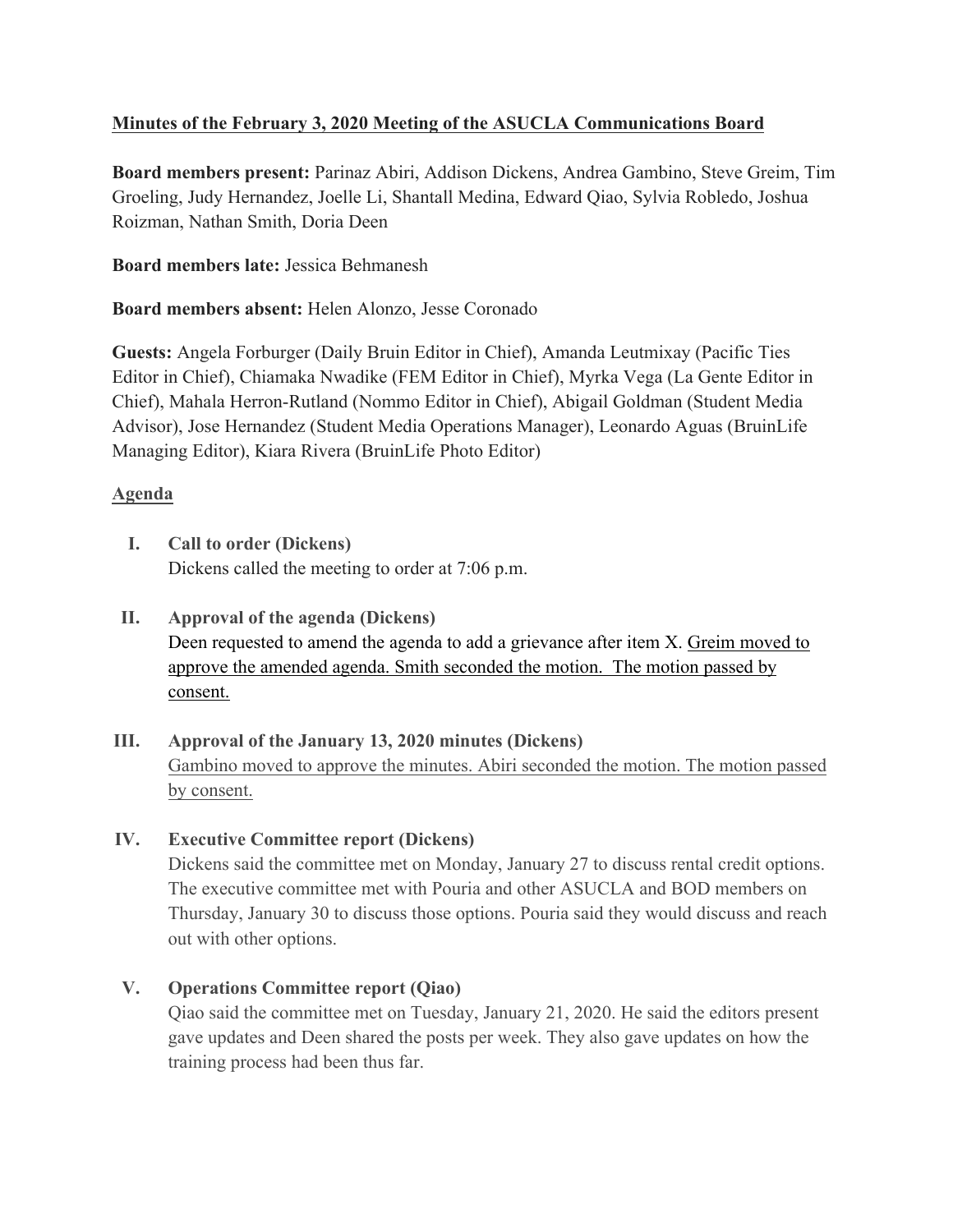#### **VI. Finance Committee Report (Smith)**

Smith said the committee met on February 3 and discussed the December financial statements and the January forecast. They also discussed the status of the office flooding.

### **VII. Media Director's report (Deen)**

Deen reported on the following:

#### *Newsmagazine Online Posts Per Week*

Deen shared the newsmagazine online posts per week from winter weeks one through three.

### *Office Flood Status*

The office has still not been restored. The facilities director was able to obtain a quote from UCLA Facilities, and the work is scheduled to begin in February.

### *December 2019 Financial Statements*

Deen discussed the cash, revenue, expenses, net revenue, and the summary of the Daily Bruin, Web, and Outdoor sales.

### *January Forecast*

Deen said the January forecast would be over budget in Print, Online and Outdoor. Estimated sales are up 27%, 103%, and 10% respectively.

# **VIII. Public Comment**

Various media editors gave updates and discussed issues with intern training.

# **New Business/Discussion Items**

# **IX. December Financial Statements (Deen)**

X. Deen said that total income was \$96,964 and budgeted income was \$89,053 leaving us \$7,911 (9%) better than budget. Daily Bruin was up 2% to last year and Online was down 7% to last year. Outdoor was down 1% to last year. Total expense was \$82,471 and budgeted expense was \$101,274 leaving us \$18,803 (19%) better than budget. Net income was \$14,494, and budgeted income was a loss of  $\langle $12,221 \rangle$  leaving us \$26,715 (219%) better than budget. Year to date net revenue was \$25,734 and budgeted net loss was <\$48,025> leaving us \$73,759 (154%) better than budget. Cash reserves stood at \$370,000 which exceeded our cash per policy (\$290,000) by \$80,000.

# XI.

# **XII. New Media Title Request (Deen)**

Deen said the student who wanted to start the Sikh newsmagazine changed her mind.